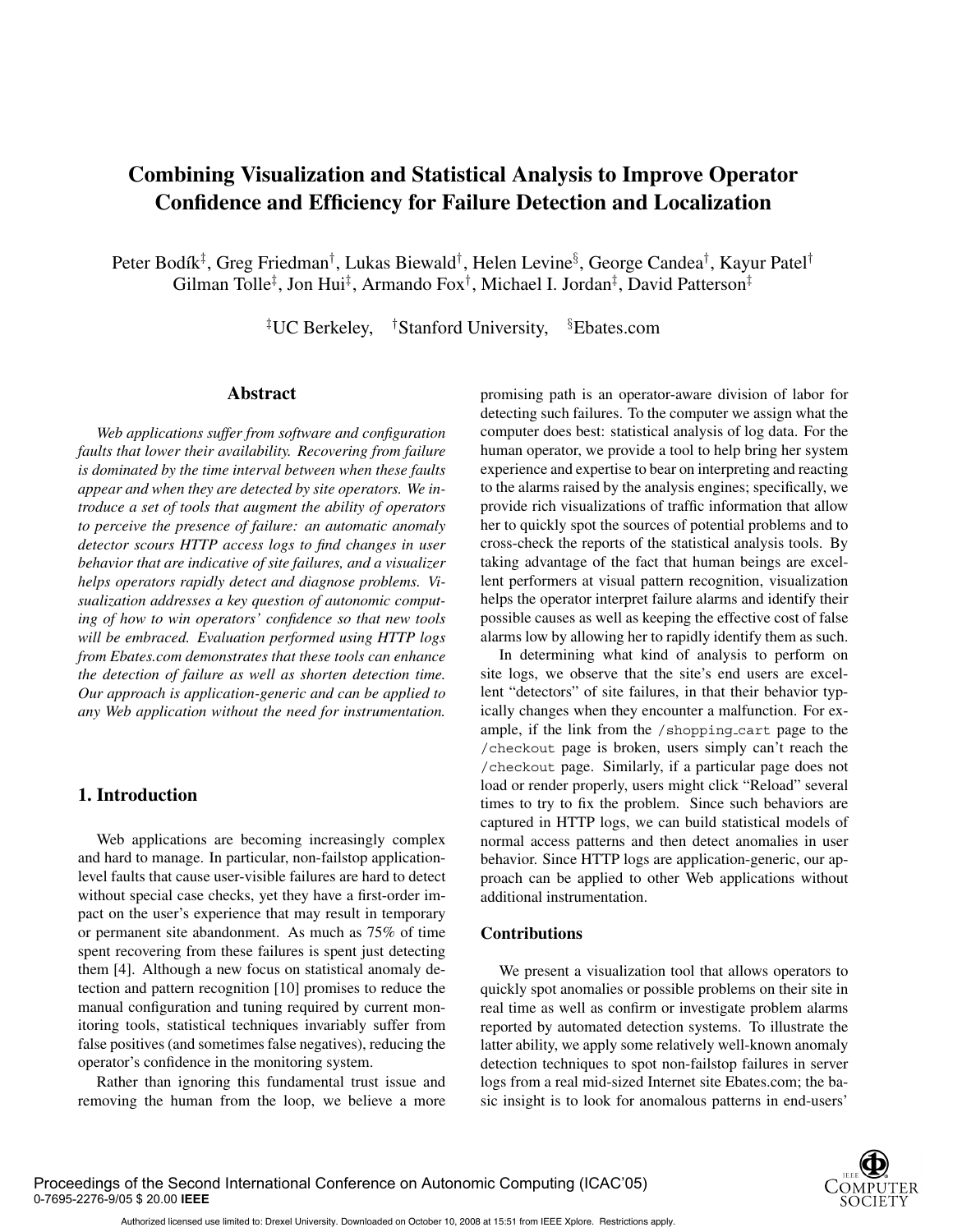behavior as possible indicators of a failure. The information from these anomaly detectors is fed to the visualization tool, allowing the operator to visually inspect the anomaly in the context of previous and current traffic patterns and correlate the anomaly-score information to the traffic timeline. Unlike traditional visualization systems whose structure often reflects the architecture of the system, our tool visualizes metrics derived from users' site-visit behavior, which the site operators can more readily understand. We find that the use of the combined visualization and analysis tools would have allowed Ebates operators to detect and localize many actual site problems hours or days earlier than they actually did.

We make the following specific contributions:

- We use information-rich visualization to address the problem of operator trust in statistical learning algorithms. The synergy of visualization and automatic detection allows an operator to use *human pattern matching* to easily verify the warnings produced by our monitoring system.
- We monitor user behavior and automatically detect anomalies when the site is available but individual applications or functionalities are beginning to fail. This allowed us to quickly detect and help localize application-level failures from a real system: Ebates.com.
- Visualization of information was not based on systems architecture, which is the norm, but on metrics based on "black-box" user behavior. These user-oriented metrics offer greater insight into the status of the site and match our statistical algorithms. This match builds the trust relationship. Since our approach uses just HTTP logs to monitor user behavior, it can be used with any Web application.

Section 2 outlines our approach to combining visualization with automatic statistical anomaly detection. Section 3 describes the details of the algorithms themselves, our experimental setup and methodology, and evaluation metrics. Section 4 presents the results of applying our tools to real datasets, concentrating on the relative strengths and weaknesses of the different algorithms and the use of visualization to allow the operator to rapidly bring her experience and judgment into play to resolve ambiguities in failure reporting across the different algorithms. Section 5 discusses salient aspects of our results in light of our goal—helping the operator work more efficiently with automated detection techniques—and draws some tentative conclusions about implications for continuing work in this area. We then review some related work, outline possible future directions, and conclude.

# **2. Approach: Combining Anomaly Detection and Visualization**

Our anomaly detection approach is relatively simple: we chose to look for abrupt changes in hit frequencies to the top 40 pages (which cover about 98% of traffic at Ebates). Fundamentally, this problem involves learning a baseline of hit frequencies, detecting deviations (anomalies) from that baseline, and determining the extent to which a "long lived" anomaly should influence the baseline (i.e., the sensitivity with which the baseline itself shifts in response to recent and/or anomalous data). Furthermore, when an anomalous frequency shift is detected, we need to *localize* the problem, i.e. determine which page(s) are most likely implicated as causing the anomaly.

To perform this analysis we use two statistical methods: Naive Bayes classification and the  $\chi^2$  (Chi-square) test. (The details of these algorithms are described in section 3). Other anomaly detection methods such as Support Vector Machines may perform better, but they don't allow us to easily determine which pages are the most anomalous. On the other hand, both Naive Bayes and  $\chi^2$  allow us to quantify the anomaly for each page.

While these techniques are useful for their ability to identify patterns in large amounts of data, as Hamming has said, "The purpose of computation is insight, not numbers." We augment the tools with *information visualization*, "the use of computer-supported, interactive, visual representations of abstract nonphysically-based data to amplify cognition", which has been shown to reduce the mental effort required to do search, recognition, and inference in connection with problem solving (see the first chapter of [2] for numerous examples).

The tool we built provides a compact and informationrich visual representation of: a) traffic to the 40 most requested pages, and b) transitions from and to these top 40 pages in user sessions. Figure 1 shows a screenshot of the main visualization interface of the tool. Instead of simply reporting detected anomaly at 3:25pm, the operator can immediately see the historic and current traffic patterns to confirm the anomaly. The tool also provides a simple interface for manual inspection of traffic patterns.

The emphasis on "live" interaction with the data distinguishes visualization from static graphical presentation. In our case, the operator can drill down on one of the visuallyobvious traffic anomalies in Figure 1 to examine the pagetransition rates during the anomalous interval, as shown in Figure 2.

The anomaly detection algorithms mentioned previously also feed information to the visualization tool. As we will describe, the algorithms report about once a minute on whether anomalous behavior was detected during that minute. To avoid bombarding the operator with alarms

Authorized licensed use limited to: Drexel University. Downloaded on October 10, 2008 at 15:51 from IEEE Xplore. Restrictions apply.

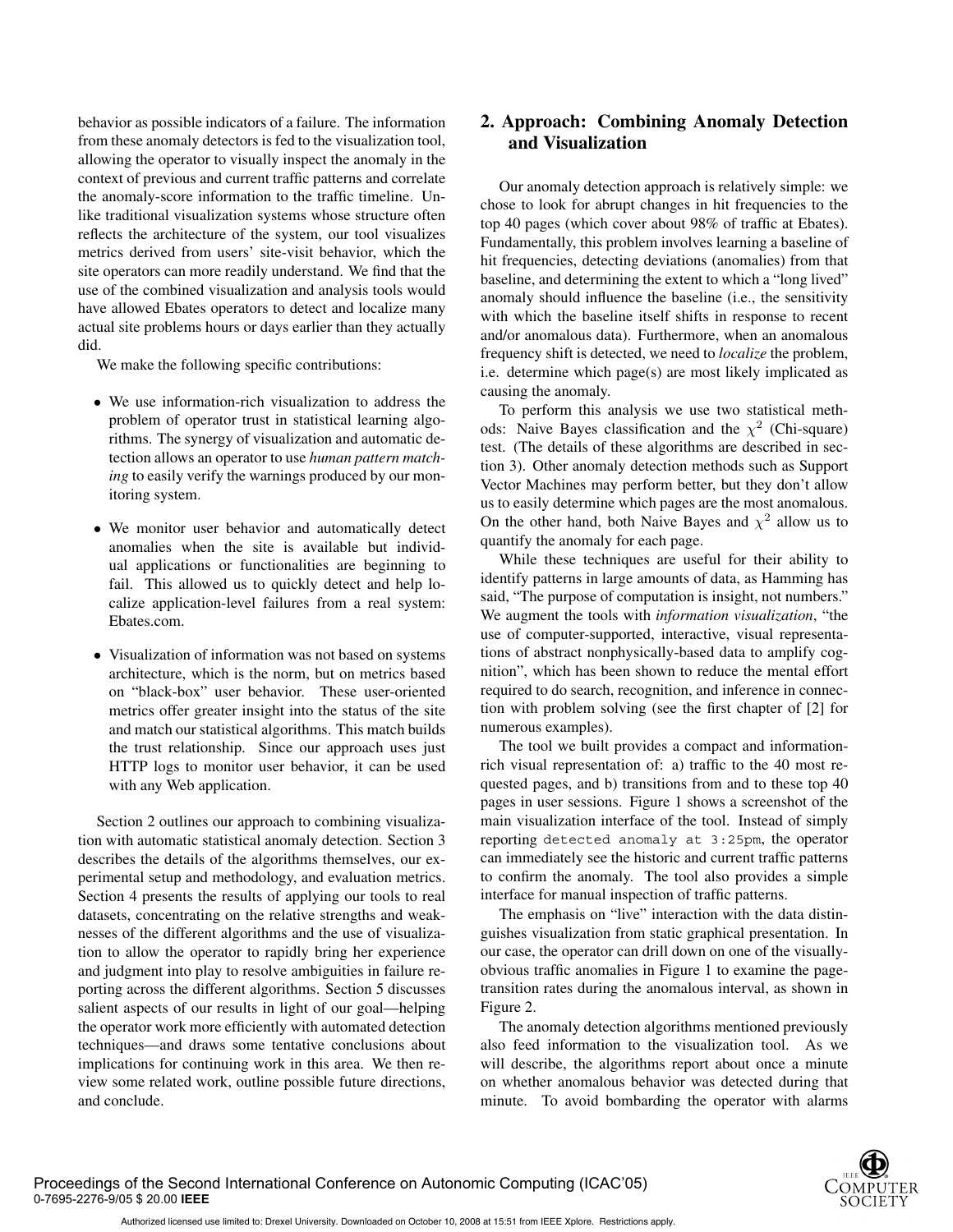

**Figure 1.** An annotated screen shot of the visualization tool. *(Note: if possible, figures 1, 2, and 3 should be viewed in color.)* The horizontal axis is time in 5-minute intervals. Each horizontal bar represents the hit count to one of the 40 most-requested pages; the bottom bar counts hits to all other pages combined. A blue tile means the corresponding page received > 100 hits during that 5-minute interval; green  $> 10$  hits, yellow  $> 1$  hit, white (no tile) zero hits. The graph on the top shows the corresponding anomaly scores. In this screenshot we clearly see two anomalies from data set 1: A (1:49pm to 1:58pm) and B (7:24pm to 9:05pm).

for anomalies that persist over several minutes, consecutive anomalies after the first are grouped into a single warning. In addition, for each warning the tool reports the most anomalous pages, as scored by the anomaly detection algorithms, and the change in transition rates to and from the most anomalous pages; this information may help the operator localize the cause of the problem. For example, if the operator clicks on the "Warnings" tab in Figure 1 after selecting the anomaly marked as *B* in the figure, the Warning panel will display the following:

warning #2: detected on Sun Nov 16 19:27:00 start: Sun Nov 16 19:24:00 PST 2003 end: Sun Nov 16 21:05:00 PST 2003

anomaly score = 7.03

| Most anomalous pages: | anomaly score: |
|-----------------------|----------------|
| /landing.jsp          | 19.55          |
| /landing merchant.jsp | 19.50          |
| /mall ctrl.jsp        | 3.69           |
|                       |                |

| change in transitions FROM /landing.jsp |                |        |  |
|-----------------------------------------|----------------|--------|--|
| page:                                   | before: after: |        |  |
| /landing merchant.jsp                   | 37.13%         | 93.17% |  |
| /mall ctrl.jsp                          | 21.85%         | 0.83%  |  |



Proceedings of the Second International Conference on Autonomic Computing (ICAC'05) 0-7695-2276-9/05 \$ 20.00 **IEEE**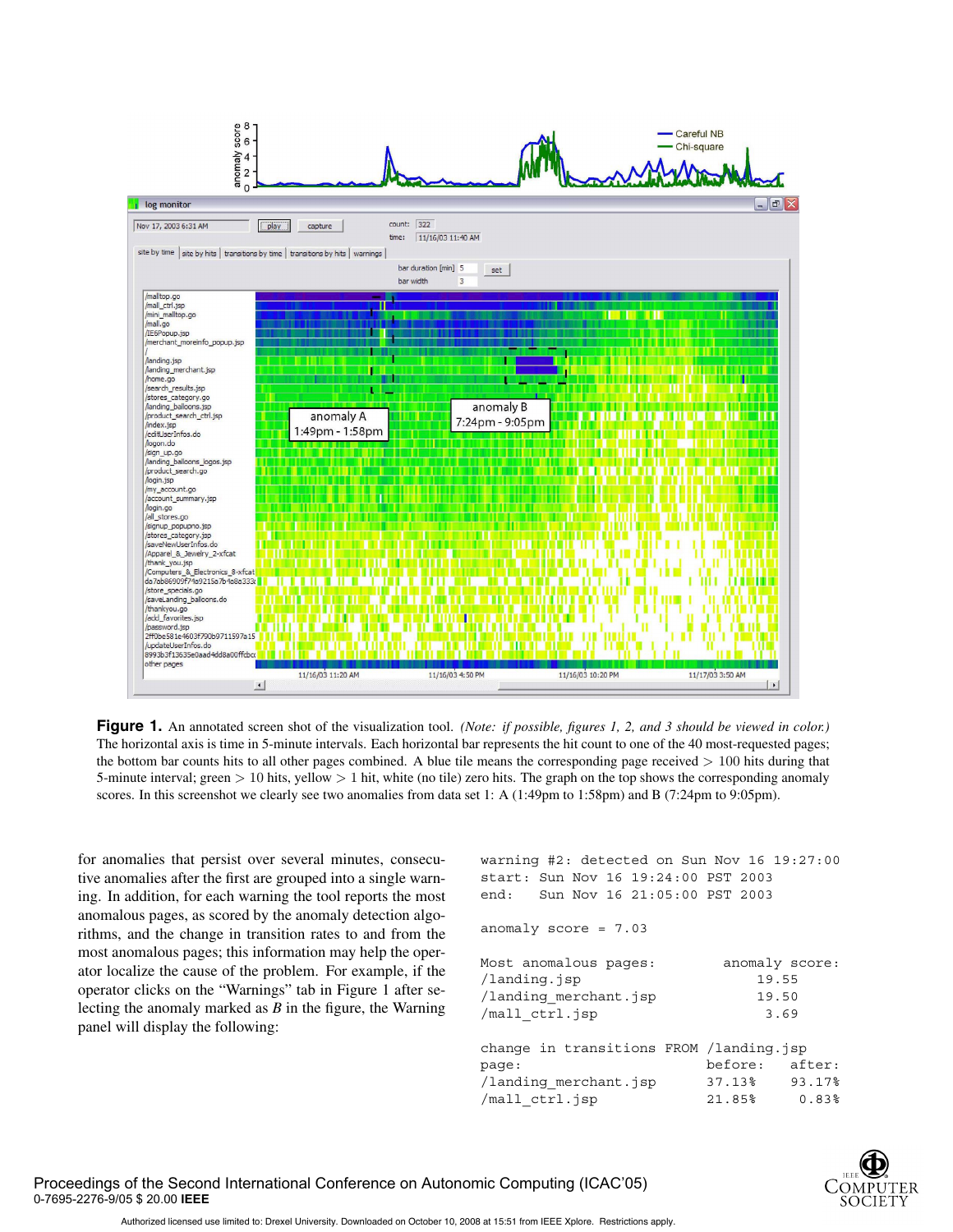

**Figure 2.** Page transitions from /landing merchant.jsp page during the anomaly B in data set 1, in 1-minute intervals. A sudden increase of transitions to /landing.jsp (the topmost row) at 7:24pm is evident from the figure. This represents an alternate view of part of the time period from Figure 1.

# **3. Test Data and Methodology**

In this section we describe the HTTP logs we analyzed, give details of the analysis algorithms, and describe our evaluation methodology before proceeding to experimental results.

#### **3.1. HTTP Access Logs**

A typical three-tier Internet application consists of a tier of Web servers, a tier of application logic servers, and a tier of persistent storage servers. Popular Web servers include Apache and Microsoft IIS; application servers may be framework-based, such as Java 2 Enterprise Edition (J2EE) servers, or custom-written in-house; persistence may be provided by a database such as Oracle or MySQL or by a file server.

Ebates.com provided us with 5 sets of (anonymized) access logs recorded by the Web server tier. Each set consisted of HTTP traffic to 3 Web servers during a contiguous time period ranging from 7 to 16 days. Each period contains at least one web application failure as well as significant intervals of "normal" application behavior. The access logs contained the following information about every user request: Apache server's time stamp, local URL of page accessed, URL parameters (parts of the URL passed as parameters to scripts on active pages), session ID, application server that served the request, and anonymized user ID.

# **3.2. Analysis Using** χ<sup>2</sup>**-test**

Intuitively, we might expect that under normal conditions, vectors of page hit counts collected during different time intervals should come from the same distribution, or more generally, a vector of hit counts collected during the current time interval should come from the same distribution as the "historical norm." The  $\chi^2$ -test [12] can be used to compute the probability that two data vectors  $A = (a_1, \ldots, a_n)$  and  $B = (b_1, \ldots, b_n)$  come from different distributions; it has been used, e.g., to detect anomalies in network traffic [14].

The test is performed in the following way:

- 1. Let  $S_a = \sum_{i=1}^n a_i$ ,  $S_b = \sum_{i=1}^n b_i$ , and  $s_i = a_i + b_i$ .
- 2. Compute the *expected value* for each  $a_i$  and  $b_i$ :  $E_i^A$  =  $s_i S_a / (S_a + S_b), E_i^B = s_i S_b / (S_a + S_b).$
- 3. Compute the total  $\chi^2$  value of the two vectors:  $\chi$ Compute the total  $\chi^2$  value of the two vectors:  $\chi^2 = \sum_{i=1}^n (a_i - E_i^A)^2 / E_i^A + (b_i - E_i^B)^2 / E_i^B$ .  $\sum_{i=1}^{n} (a_i - E_i^A)^2 / E_i^A + (b_i - E_i^B)^2 / E_i^B.$
- 4. Compute the significance s of the test using the  $\chi^2$  distribution with  $n - 1$  degrees of freedom.
- 5. Finally, an anomaly score is computed as  $-log(1-s)$ .

From the access logs, we first identify the  $N$  most popular (by hit count) pages of the site (we used  $N = 40$ ). We compute the vector  $C = (c_1, \ldots, c_{40})$  of hit rates to each of these pages during the current time interval and compare it to the "historically normal" vector  $H = (h_1, \ldots, h_{40})$  of hit rates for the same pages. Since different types of traffic anomalies may take different amounts of time to become evident, we consider time intervals varying in length from 1 to 20 minutes. Since by definition the  $\chi^2$  test is not valid if each page didn't receive at least 5 hits, we exclude pages with fewer than 5 hits. The actual algorithm, run once per minute, is as follows (let  $t$  be the current time):

- 1. compute the historic traffic pattern  $H$  over all previous data, *excluding* time intervals marked as anomalous. (Initially, we assume all intervals are normal.)
- 2. for every  $t_0 \in \{1, 2, \ldots, 20\}$ :
	- (a) compute current traffic pattern  $C$  from time interval  $\langle t - t_0, t \rangle$
	- (b) compare C and H using the  $\chi^2$ -test. If the significance of the test is higher than 0.99, mark the interval  $\langle t - t_0, t \rangle$  as anomalous.

When a period is declared anomalous, we assign an anomaly score to each page based on that page's contribution to the total  $\chi^2$  value:  $((c_i - E_i^C)^2 / E_i^C + (h_i (E_i^H)^2/E_i^H$ ).

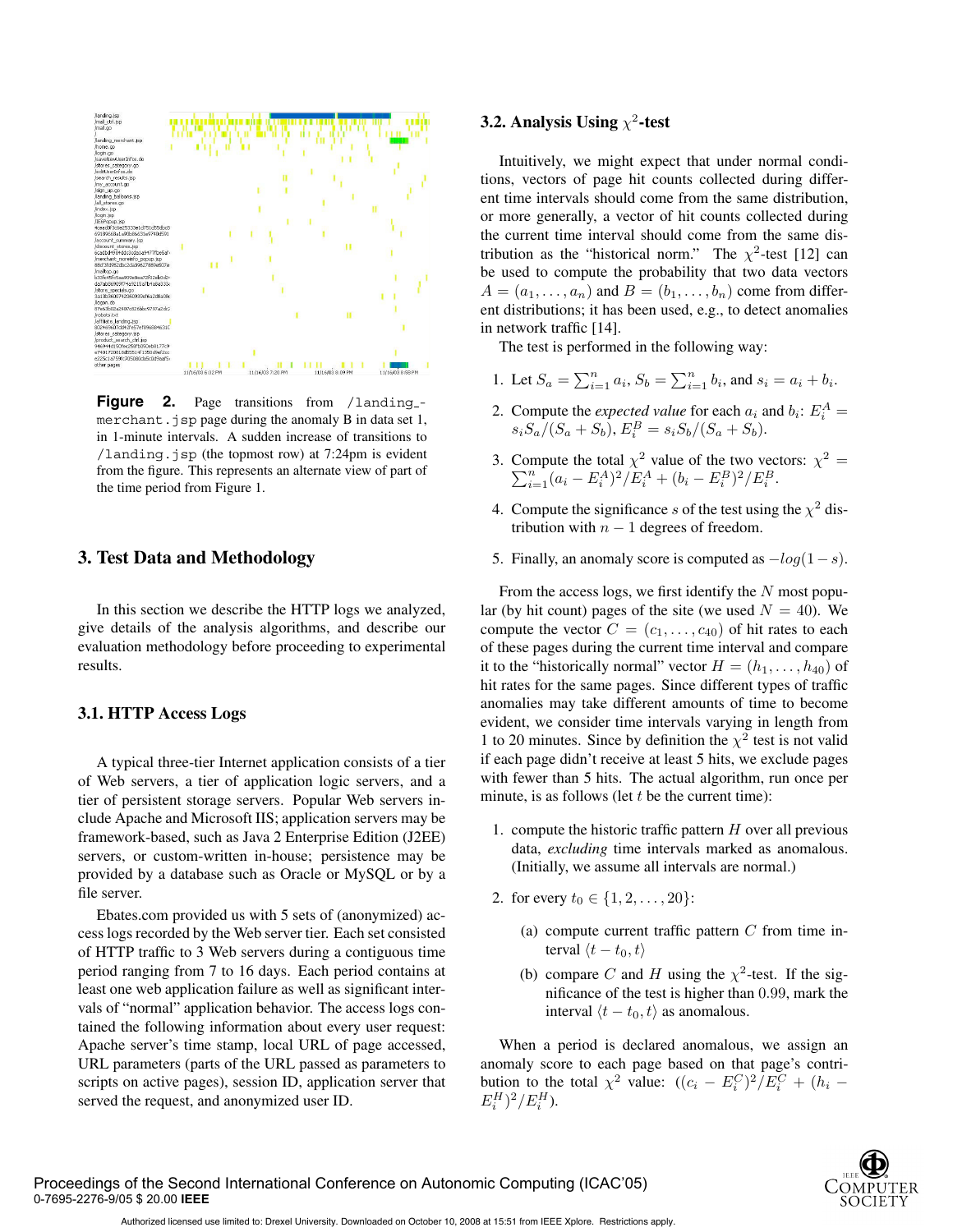We also detect significant changes in page transitions that occurred when the anomaly started. We compare the traffic *before the anomaly* (time interval  $\langle t_0-t, t_0 \rangle$ , where  $t_0$ is the start of the anomaly) and *during the anomaly* ( $\langle t_0, t_1 \rangle$ , where  $t_1$  is current time). Thus, every minute of an anomalous traffic we compare the transitions to and from the top 40 pages before and during the anomaly using the  $\chi^2$ -test.

#### **3.3. Analysis Using Naive Bayes Classifier**

The second type of analysis involves training a Naive Bayes classifier [6] to detect anomalies. Again, we use the access logs to compute the hits per unit time to each of the top N pages on the site,  $(c_1, \ldots, c_N)$ , during the current time interval. The  $c_i$ 's are normalized by dividing by the total hit count during the interval so that they are in the range of 0 to 1. We also compute the combined hit frequency to all remaining pages on the site and the difference in total hit count between the previous time period and the current one. By using the Naive Bayes model we make an (incorrect) simplifying assumption that all the  $42 (=N + 2)$  features are conditionally independent. However, Naive Bayes is very often successfully used in practice even though this theoretical requirement is rarely satisfied.

We divide time into 10-minute time intervals and use this classifier to determine whether the current time interval is *normal* ( $S = s^+$ ) or *anomalous* ( $S = s^-$ ). The conditional probability of each feature  $f_i$  given  $S = s^+$  is modeled by a Gaussian distribution whose mean  $\mu_i$  and variance  $\sigma_i^2$  are estimated for each feature using maximum-likelihood estimation from the previous time intervals.

If we knew *a priori* which time intervals were anomalous and which were normal (in the parlance of machine learning, if we had labeled data), it would be trivial to calculate the mean and variance of  $p(\mathbf{f}_i | S = s^+)$  and  $p(\mathbf{f}_i | S = s^-)$ using maximum likelihood estimation (MLE). However, as is typical for real systems, our data is unlabeled (i.e. we don't know which periods are anomalous) so we have to do unsupervised learning. In the absence of labeled examples of s−, we choose to model the conditional probability  $p(\mathbf{f}_i | S = s^-)$  using a uniform distribution over the range of possible values (i.e., 0 to 1).

The standard approach of using Expectation Maximization (EM) to simultaneously learn the value of s and  $p(f|s)$ is too slow for real-time use on high-volume data, so we approximate it with two separate methods:

• Unweighted learning (*Eager NB*): We estimate  $\mu_i$  and  $\sigma_i^2$  with the assumption that every previous time interval is *normal*, i.e. we "label" every previous interval as  $S = s^{+}$ . This is a reasonable first-order assumption as long as the majority of states are in fact normal, in other words, as long as failures are rare. However, if an anomaly occurs *and persists*, this technique will

quickly "adjust" to the anomaly by treating it as normal. We therefore call this an "eager" learner.

• Probabilistically-weighted learning (*Careful NB*): In estimating  $\mu_i$  and  $\sigma_i^2$ , we weight each past time interval by the probability that it is *normal*. Thus, the more anomalous a time interval appears, the less it is incorporated into the model of normal behavior. This method will continue to detect an anomaly even when it persists for a long time, but if the long-lived "anomaly" is in fact a new steady state, it will take longer for this method to adjust to it. We therefore call this a "careful" learner.

In our Naive Bayes approach, we don't learn the prior probabilities of *normal* and *anomalous* time intervals. Instead, we use the priors as a parameter that trades off between a low false positive rate (for low  $Prob(anomalous)$ ) and a high anomaly detection rate (for high  $Prob(anomalous)$ ).

The classifier reports an anomaly score for each time period; this score is calculated as  $-log(Prob(f|normal))/n$ ,<br>where *n* is the number of features used. To localwhere  $n$  is the number of features used. ize the most likely features that caused the anomaly, we assign an anomaly score to each feature  $f_i$  as  $-log(Prob(f_i|normal)).$ 

Note that in many cases, the judgment of whether a longlived anomaly is in fact a new steady state may require operator intervention. Therefore, rather than trying to automatically determine this, we allow the operator to visualize both the raw data and the anomaly scores over time reported by each algorithm.

# **3.4. Methodology**

The logs we received were collected in the past, and the failure incidents reflected in them had already been diagnosed and dealt with. Our methodology therefore consisted of the following steps:

- 1. With little or no knowledge of what events occurred in a data set, run our detection algorithms. For each data set, the models were initialized as untrained at the beginning of the data set and learned in an online fashion.
- 2. For each anomalous period (and some normal regions as well), examine the traffic patterns during that period using our visualization tool in conjunction with the graphs of anomaly scores reported by our anomaly detectors.
- 3. Use the visualizations and graphs to discuss each reported incident with the CTO and operations engineers at Ebates to reconstruct "what really happened" during that incident as completely as possible.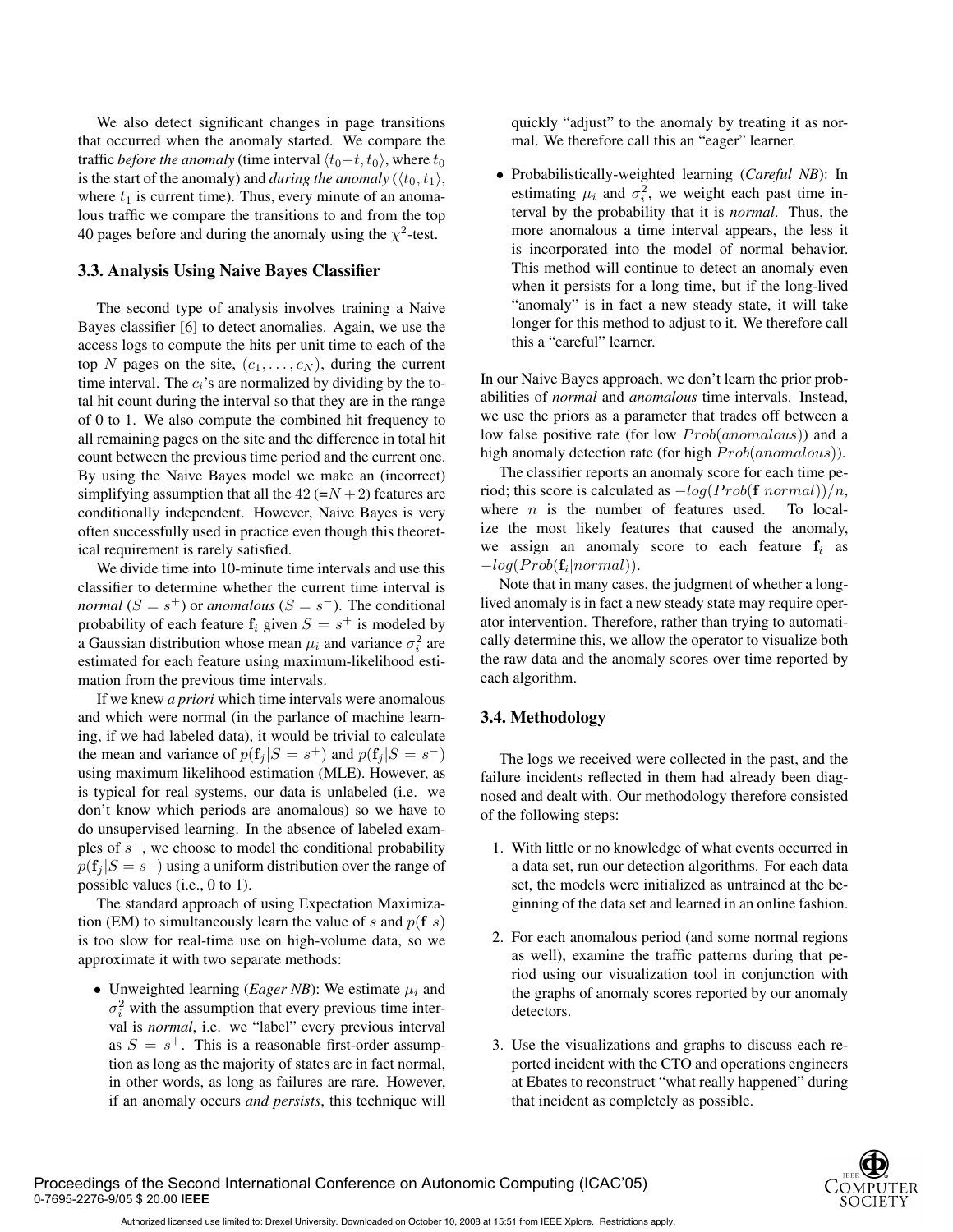- 4. Based on these discussions, classify each reported anomaly as either a true positive, a false positive (clearly attributable to a non-fault event, such as a failure-free update to the Web site), or a possible false positive (one we could not attribute to an event, or more often, that we could attribute but we could not unambiguously determine whether or not the associated event was a failure).
- 5. Based on these discussions, determine how much sooner a site failure could have been detected or prevented had our tools been in place at the time of the incident.

# **3.5. Evaluation Metrics**

Traditionally, failure detection is evaluated in terms of precision and time-to-detection. Precision is defined as true positives divided by all positives, i.e.,  $TP/(TP + FP)$ , where true positives are the number of actual failures detected and false positives the number of identified events that are *not* failures. However, in dealing with real data from a complex service, these metrics are problematic.

First, part of the motivation behind our work is precisely that existing detection techniques *do not* detect certain kinds of fail-stop failures. Hence, in cross-checking our results against the best knowledge available to the operations staff, we do not have 100% certainty that the list of known failures is exhaustive. Second, some false positives are attributed to non-fault events that result in a change in user behavior, or events that cause bona fide performance anomalies that are nonfatal under moderate load (for example) but lead to user-visible failure under heavier load. To be conservative, we count such incidents as "false positives" in our evaluation. Finally, the notion of "time to detect" presupposes that there exists an instant in time before which there was no failure and after which there was unambiguously a failure. For non-failstop failures, especially those that manifest only under increased load, it is unclear how to choose this moment. Furthermore, even if we could assume that the time of fault occurrence was well-defined, we lack the ground-truth knowledge to establish conclusively what that time was.

The information we do have includes the time a particular failure was in fact detected by existing techniques (whether automatically or manually by Ebates staff) and the ostensible cause of the failure (localization information) as determined by Ebates staff. When we measure true and false positives, then, we assume the best case corresponds to detecting all failures detected by Ebates staff and misclassifying no other events. We also measure *advance warning* the amount of extra reaction time the staff would have had because our tool identified a potential failure before the staff did, and whether this advance warning might have helped mitigate or avoid a failure. Finally, we ask the question: had the staff been given the localization information provided by our algorithms, how useful would it have been in identifying the cause of the failure? In our measurements we report the qualitative answer, on a scale of 1 (not useful) to 10 (vitally useful) given by Ebates staff. (We did not collect localization score data on one of our algorithms, *Eager NB*.)

# **4. Discussion of Results for Each Data Set**

In this section we discuss the results of combining anomaly detection and visualization on each of the datasets we examined. We then summarize the overall performance of our techniques, paying particular attention to the differences in each algorithm's ability to detect particular failures, the role of visualization in helping the operator sort out "what really happened", and the implication for combining both types of operator information.

#### **4.1. Data Set 1: Account Page**

The major problem that occurred during this week was a site slowdown (and then crash) caused by the *account page*. The bad account page had existed for a long time, but this time period saw a larger-than-ever hit rate to the page as customers logged in to check their accounts following a quarterly mailing of rebate checks to customers. The problem was first detected by Ebates on Monday (Day 3 of the data set) at approximately 6:23am, diagnosed by Ebates at approximately 12 noon, and the offending page removed at about 12:30pm. The problem reappeared on Day 4 from 5:38am to 7:13am as Ebates staff tried putting the page back up, but took it down again. On Day 6 starting about 8pm, there was massive quality assurance of this page against 2 servers on the live site to confirm the fix. The fix was verified on Day 6 at 11:21pm. Given this chronology reconstructed from Ebates' information, we now compare it with the behavior of our algorithms.

**Day 2.** We detected a mid-size anomaly (*A*) on Day 2 at 1:49pm and a significant anomaly (*B*) on the same day from 7:24pm until 9:05pm, centered around two pages not directly related to account activity. The number of hits to these pages increased from less than 5 every minute to about 50 hits a minute. Anomaly B can be seen on Figure 1. After zooming in on this anomaly and switching to the *transitions view* (Figure 2), we can see a significant change in the pattern of pages an HTTP session visits immediately after visiting /landing merchant.jsp. This can be potentially very important information for the operator. We later learned that these two anomalies corresponded to database alarms raised by Ebates' database monitoring system as a result of a quarterly batch job that placed a

Proceedings of the Second International Conference on Autonomic Computing (ICAC'05) 0-7695-2276-9/05 \$ 20.00 **IEEE**

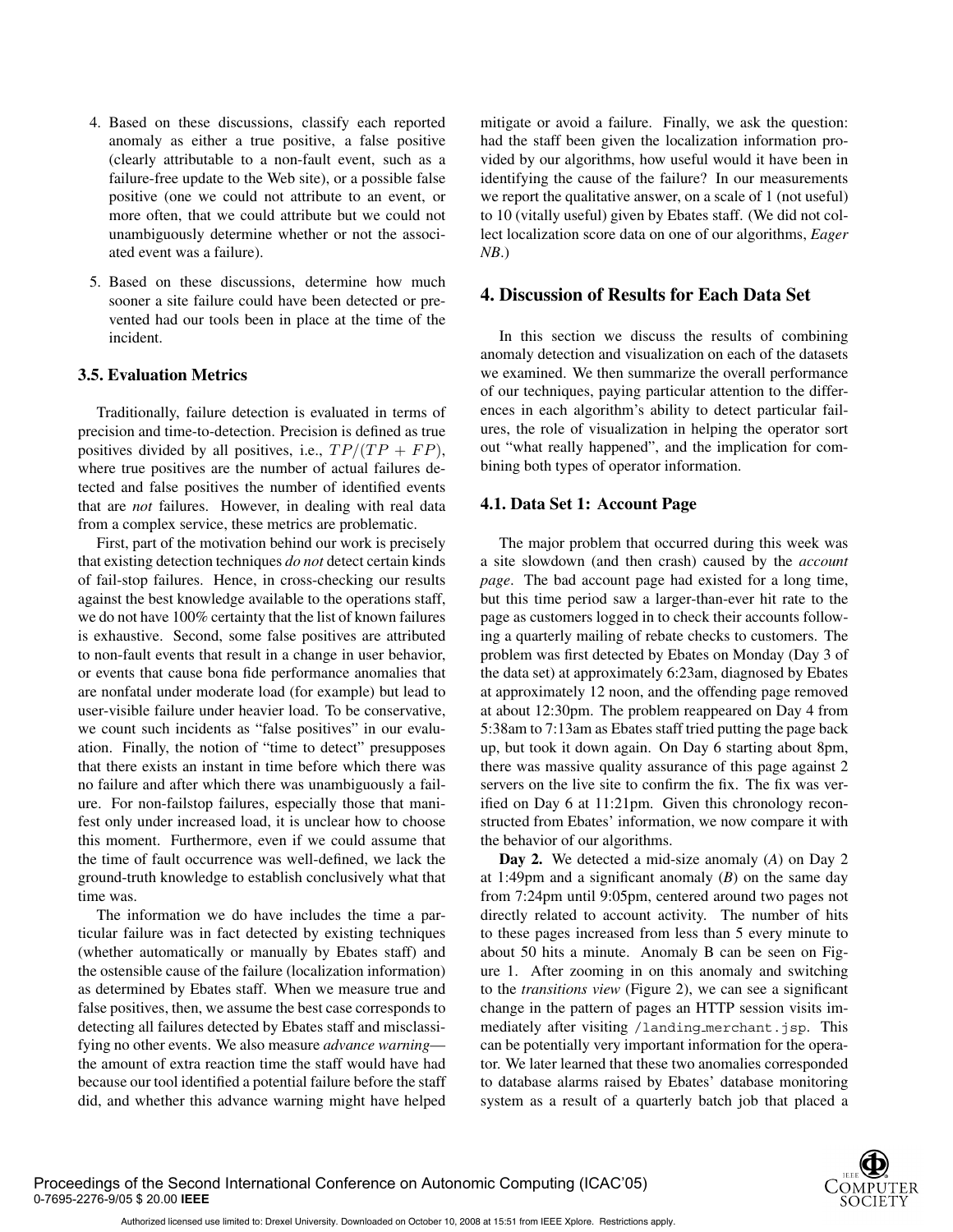

**Figure 3.** Visualization of the anomaly followed by a site crash on Day 3 of data set 1. An (undiagnosed) problem was first detected by Ebates at 6:23am; Ebates diagnosed the problem and removed the buggy account pages at about 12:30pm. Our algorithms detected and localized the first anomaly at 11:07am.

heavy load on the database. Figure 4 shows both our algorithm's anomaly scores over time, and the occurrence of three database alarms at Ebates, for a 16-hour period in this data set. In particular note that we detected an anomaly at 7:24pm (approximately time 700 in the graph), about 100 minutes before the third database alarm was raised. Although the pages reported most anomalous are not directly related to the account page, Ebates staff said that knowing about this anomaly would have put the site operators on alert for possible problems, and may have led them to detect the problem earlier than they did.

**Day 3.** The next anomaly, the largest in the data set, starts at 11:07am on Day 3. This anomaly is presented in Figure 3. It can be seen (and it was correctly reported by the NB algorithm) that two of the most anomalous pages are the account pages. At this point, Ebates staff was aware of a performance problem, but they would not discover its cause until 50 minutes after our anomaly warning, which reported the two account pages as the most highly anomalous. Ebates indicated that this would have been a strong diagnostic hint to the operators and would likely have reduced diagnosis time.

The last significant anomaly we detected, 7:51pm on Day 6, was due to an intensive stress-test effort performed on the live site to validate the fix.

All three algorithms were also affected by significant night anomalies lasting from approximately midnight to



**Figure 4.** Anomaly scores and database alarms on Day 2 of data set 1. Note that we did not detect the first database alarm as an anomaly.

2am on most nights. In fact, we saw these night anomalies to varying degrees in all five of our data sets. For example, you can notice the increased anomaly score around this time period on Figure 1. We later learned that these may have corresponded to a cache warm-up effect resulting from a nightly cache flush (of which some staff were unaware). There are other possible explanations for the night anomalies, including simply higher variance due to a lower number of total hits. We intend to further investigate this phenomenon in the future.

In summary, the anomaly and diagnostic information available in this case would have been helpful in diagnosing the cause of a poorly-understood performance problem and would have called attention to the account page problem an hour before it was identified.

#### **4.2. Data Set 2: Landing Loop**

This data set included a site crash due to a bug whereby a "landing page" (an entry page to the site) was incorrectly redirecting users back to the landing page itself, resulting in an infinite loop that eventually brought down the site. All 3 algorithms (*Careful NB*, *Eager NB*, and  $\chi^2$ ) detected significant anomalies 2 days prior to Ebates' detection of a major problem and  $2\frac{1}{2}$  days before the crash, corresponding to the introduction of two new "landing pages" to the site. (Note that the bug may have been introduced at this time or at a point in the future.) All 3 algorithms also detected significant (and increasing) anomalies in the site beginning several hours before the site crashed. *Careful NB* and *Eager NB* provided localization information that the CTO rated as an 8, on a scale of 1-10, for the usefulness this would have had in detecting and diagnosing the problem so as to avoid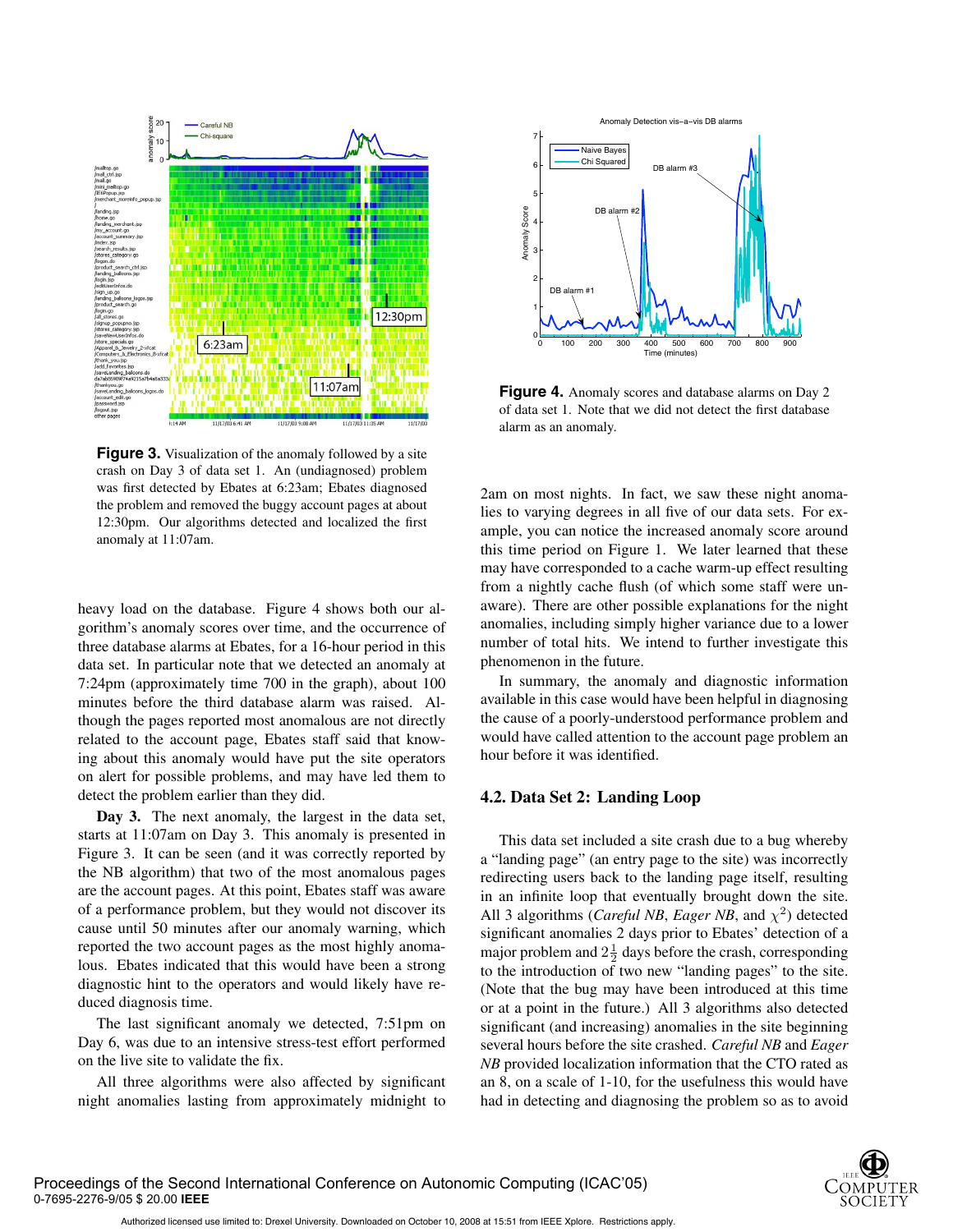

**Figure 5.** Anomaly scores over time for *Careful NB* on data set 2, "Landing Loop". The time period from the introduction of the landing pages until Ebates' detection of the landing loop problem is marked as an unknown system state, since we haven't been able to determine with 100% certainty whether this time period was problematic for Ebates or not.

the crash.  $\chi^2$  had one (possible) false positive: the early detection  $2\frac{1}{2}$  days before the crash. *Eager NB* and *Careful NB* each had two (possible) false positives. According to the CTO, even if the initial detection  $2\frac{1}{2}$  days before the crash did not represent the onset of the major bug, the warning and localization information provided at that time would have been very helpful in diagnosing the problem when the major failure did start to occur.

Figure 5, which shows the anomaly scores over time for *Careful NB* for this data set, illustrates the effect of careful learning. At the introduction of the problematic pages, *Careful NB* detects a significant change in the distribution of the traffic to the site. Because this raises the anomaly score significantly, *Careful NB* weights this time period extremely low in incorporating it into its model of "normal". Traffic characteristics to which *Careful NB* is sensitive remain anomalous for the next two days, so *Careful NB* is very slow to decide that this is in fact "normal" behavior. In contrast, as shown in Figure 6 (which represents data set 3), the "eager learner" *Eager NB* quickly concludes that a new and different traffic pattern is no longer anomalous, due its assumption that the behavior of all previous time periods should contribute equally to the profile of "normal" behavior. The third algorithm,  $\chi^2$  (shown in Figure 7 for data set 5), works by detecting changes in traffic patterns over relatively short time periods, and therefore exhibits much more bimodal behavior than *Careful NB*.



**Figure 6.** Whereas "careful learner" *Careful NB* continues to detect the broken signup page anomaly (data set 3) for all 7 days, "eager learner" *Eager NB* quickly decides that this new behavior is normal.

#### **4.3. Data Set 3: Broken Signup**

This data set does not contain a crash, but rather an incomplete deployment of a "new user sign up" page which had gone undetected by Ebates operators. Served to new users for over a week, this page displayed a blank page with an error on it instead of the expected site content, rendering it impossible for new users to come to the site. The problem did not affect existing users.

*Careful NB* and  $\chi^2$  detected the introduction of the problem 7 days before Ebates' diagnosis. (*Eager NB* detected an anomaly at this time too, but it was close to its noise threshold, so we do not count this as a detection for *Eager NB*.) *Careful NB* provided localization information at problem introduction time, and during the entire 7 day anomaly, that Ebates said would have been extremely helpful in localizing the problem. Because of the length of the anomaly, *Eager NB* and  $\chi^2$  began to view the anomalous period as normal, but *Careful NB* (the "careful learner") continued to report an anomaly for the entire 7 days, as seen in Figure 6. This is another example of a case in which the operator's understanding of the system would help resolve the ambiguous result of applying algorithms that are sensitive to different timescales.

#### **4.4. Data Set 4: Badly Optimized Page Bug**

In data set 4, a new page that invoked an inefficient database query caused a site crash when its hit rate increased as a result of a large email campaign. The resulting database overload subsequently led to site failure. *Careful NB* and *Eager NB* detected the anomaly 4.5 hours before



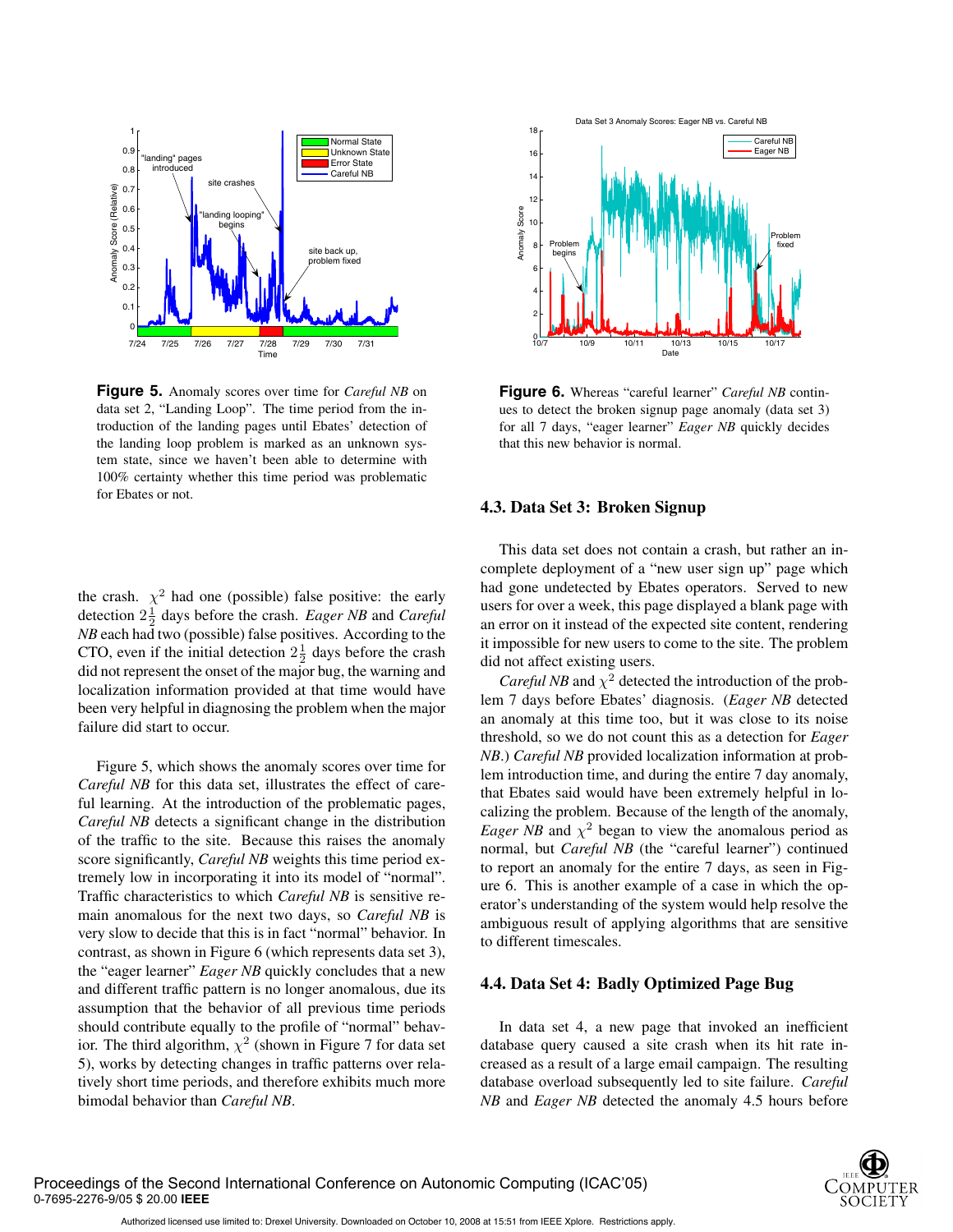

**Figure 7.** Anomaly scores over time for  $\chi^2$  on data set 5, "Bad URL and Runaway Query". The major failures occured on days 4 and 10.

the crash (3 hours before Ebates staff detected the problem). The anomaly level was initially low, increasing as the problem escalated.  $\chi^2$  detected the problem 3 minutes after Ebates staff detected the problem. Ebates staff believe they could have avoided the crash if they had had the anomaly localization information provided by *Careful NB*.

#### **4.5. Data Set 5: Bad URL and Runaway Query**

Data set 5 contained 2 significant failures. The first failure due to a configuration error in which the 'shopping url' for one of Ebates' merchants was inadvertently mapped to a popular search engine site. All Ebates users who followed that link were instead sent back to Ebates where shopping sessions were generated continuously and in rapid succession until the site crashed.

 $\chi^2$  detected this failure 5.5 hours before Ebates could diagnose the problem. Both NB algorithms detected the problem at the same time, but the anomaly scores were within the noise level, so we don't count this in our results as a detection for the NB algorithms. However, once again Ebates staff said the localization information provided by the NB algorithms would have been a tremendous diagnostic aid.

The second significant failure was a runaway query causing significant database performance problems. All three algorithms detected this failure concurrently with Ebates' detection. Figure 7 illustrates the  $\chi^2$  algorithm's behavior over this data set.

#### **4.6. Summary of Results**

Table 1 summarizes the overall results of our analysis. For five of the six major faults in our log data, at least one

**Table 1.** Summary of our results over all 5 data sets. For major faults,  $\chi^2$  had a higher detection rate and fewer false positives than *Careful NB* or *Eager NB*, but *Careful NB* provided more useful diagnostic information.

| <b>Major</b> fault     | Careful NB    | Eager NB | $\chi^2$                    |
|------------------------|---------------|----------|-----------------------------|
| <b>Faults Detected</b> | 5/6           | 4/6      | 6/6                         |
| Known FP's             | 1             |          | 1                           |
| Possible FP's          | 3             | 3        | $\mathcal{D}_{\mathcal{L}}$ |
| Detection rate         | 83%           | 67%      | 100%                        |
| Precision              | 56-83%        | 50-80%   | $67 - 86\%$                 |
| Local. score           | 8.6/10<br>n/a |          | 4/10                        |
|                        |               |          |                             |
| <b>Minor faults</b>    | Careful NB    | Eager NB | $\chi^2$                    |
| <b>Faults</b> detected | 4/7           | 4/7      | 4/7                         |
| Known FP's             | 3             | 3        | $_{0}$                      |
| Possible FP's          | 5             | 4        | 2                           |
| Detection rate         | 57%           | 57%      | 57%                         |

of the algorithms detected the problem as well as provided useful localization information prior to Ebates being able to diagnose the problem; the sixth was detected concurrently with its occurrence. Our algorithms performed less well on the seven minor faults (four database alarms, one brief outage associated with a code push, one brief re-introduction of a buggy page, and one massive QA effort on the live site to verify a fix). Of the three missed faults (false negatives), two were database alarms that may not have had any discernible impact on users and the third was a brief introduction and then removal of a buggy page. The three known false positives were all failure-free code updates to the application. Note that we did not consider the predictable nightly anomalies as false positives, since they were easily filtered out by time. We did not perform localization or advance-warning analysis on the minor faults.

Table 2 summarizes our results broken down by data set. For each data set we show number of major and minor faults detected (out of the total number of total major and minor faults respectively); number of known false positives and possible false positives; the advance warning time (AWT) for major faults, i.e. how long from the time our algorithms detected an anomaly until Ebates' initial localization of the related fault; and the localization score, the usefulness of diagnostic information as estimated by Ebates staff on a scale of 1 to 10, lowest to highest, for the major faults. In data set 2 we are not certain whether if that detection represents the actual onset of the problem (see section 4.2); if not, the detection in this data set was approximately concurrent with Ebates' detection.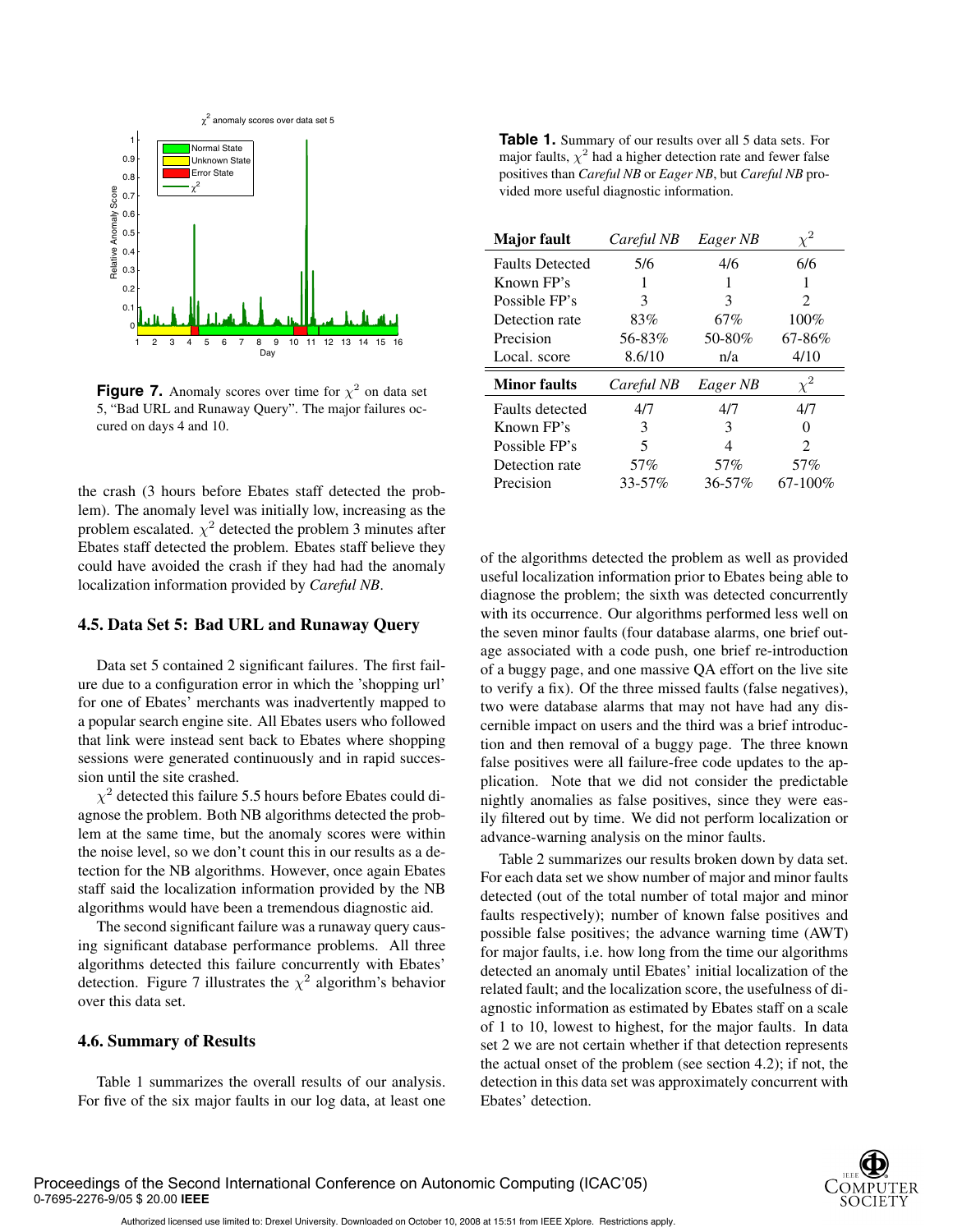**Table 2.** Performance by data set, using  $\chi^2$  for detection and *Careful NB* for localization.

| Measure       | DS1      | DS2      | DS3 | DS4      | DS5      | Total      |
|---------------|----------|----------|-----|----------|----------|------------|
| Major faults  | 1/1      | 1/1      | 1/1 | 1/1      | 2/2      | 6/6        |
| Minor faults  | 3/5      | 0/0      | 1/1 | 0/0      | 0/1      | 4/7        |
| Known FP's    | 0        | $\theta$ |     | $\theta$ | $\theta$ |            |
| Possible FP's | $\theta$ |          |     |          |          |            |
| <b>AWT</b>    | 1h       | 50h?     | 7d  | 0m       | 5.5h.0m  | avg: 37h   |
| Local, score  | 8        | 8        | 9   | 10       | 8        | avg: $8.6$ |

# **5. Discussion: Role of the Operator**

## **5.1. Classifying False Positives**

In our experience, support from operations staff is essential for asserting the ground truth of a warning system. In our case, we needed their help to interpret the failure data and verify the conclusions of our anomaly detectors; but in general, dealing with false positives may require operator intervention, since the operator(s) may be best qualified to determine whether an anomaly, transient or long-lived, is a true problem or a false alarm. Figure 8 illustrates the tradeoff between early detection and false positives: the introduction of a new and bug-free "Father's Day" page to the site caused both *Careful NB* and *Eager NB* to declare an anomaly; *Careful NB* took 9 hours to decide that this new page was not problematic, while *Eager NB* reached this conclusion in only 90 minutes. Similarly, an anomaly we detected several hours before the anomalous pages caused a site crash might be dismissed by the operator since at the time Ebates had just sent emails to all its customers, stimulating increased site activity; but if anomalous behavior persisted, the operator might realize that the localization information could help drill down on the problem and determine if there was really cause for concern.

# **5.2. Detecting Different Types of Anomalies**

Naive Bayes and  $\chi^2$  respond to different kinds of changes in traffic patterns and are useful for complementary tasks. Naive Bayes is sensitive to *increases* in frequency to *infrequent* pages. Consider a page that normally accounts for only 0.1% of hits to the site with variance 0.01%: since Naive Bayes models each page's hit frequency as a Gaussian distribution, an increase in that page to, say, 5% of page hits is modeled as extremely improbable. In our datasets many failures were related to bugs in relatively infrequently-accessed pages, which made NB an effective diagnostic tool.

In contrast, the  $\chi^2$  test is robust to changes in hit counts to unpopular pages, in part because the validity of the test



**Figure 8.** Differing behavior of Careful vs. Eager learning in handling false positives. Careful NB takes 9 hours to "recover" from the false positive, while Eager NB reocovers in about 90 minutes.

requires excluding any page not receiving at least five hits in a given time interval. This results in  $\chi^2$  being more sensitive to increases and decreases in *frequent* pages, but less useful for precise localization: its bias toward frequentlyaccessed pages often caused it to report those pages as the most anomalous, but that is not useful since frequentlyaccessed pages are generally going to be affected at some point by most failures anyway. For this reason, the summary of per-dataset results reported in Table 2 rely on  $\chi^2$  for detection and Naive Bayes with probabilistically-weighted learning (*Careful NB*) for localization.

The difference in behavior between the techniques can be seen in Figure 9, which represents data set 4. NB is able to detect this anomaly 3 hours before  $\chi^2$ , because it detects an increase in hits to very infrequent pages. These pages continue to increase in frequency, and 3 hours later they end up having a major deleterious effect on the site. This causes changes in hits to highly frequent pages, which  $\chi^2$  then detects. Thus, the determination of which algorithm detected the anomaly tells the operator something about the *nature* of the anomaly, and with experience, an operator could learn to recognize "patterns" such as this one, in which detection by one algorithm is later followed by detection by another. Again, our contribution is the pervasive use of visualization to take advantage of the operator's experience with and understanding of the system as well as her ability to rapidly absorb visually-presented information.

#### **5.3. Reconstructing the Ground Truth**

To precisely compute the accuracy, time to detect, and false positive/false negative rates of our techniques, we need to know the "ground truth" of exactly what problems oc-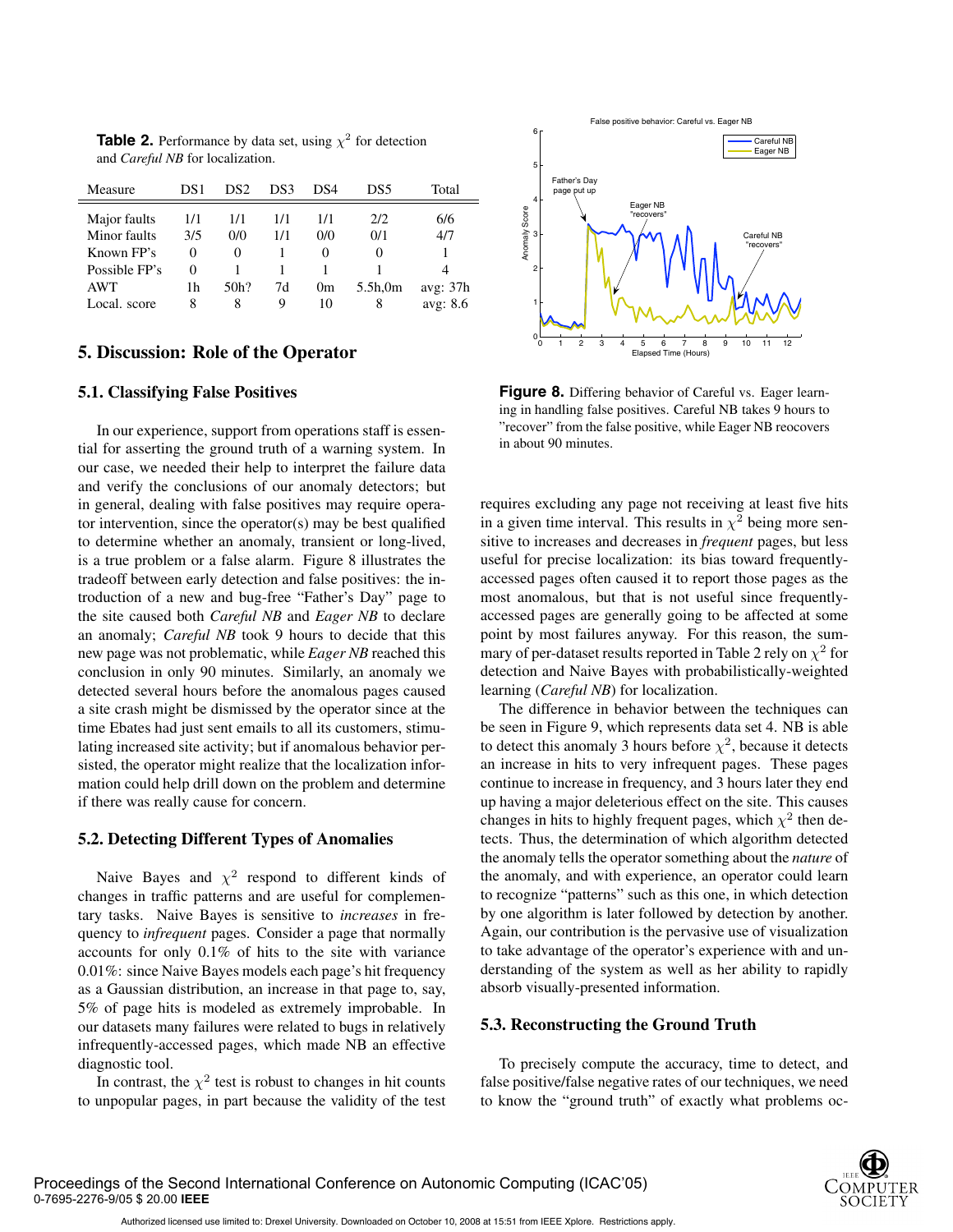

**Figure 9.** Illustration of differences in detection sensitivity of NB PWL and  $\chi^2$ . NB PWL is more sensitive to increases in hits to infrequent pages, which makes it able to detect changes earlier and seems to make it a better localizer.  $\chi^2$  is more sensitive to changes to hits to more frequent pages, making it less prone to false positives.

curred, when they were introduced, and when they were detected. Reconstructing this information required the cooperation of the operations staff, who even after going through system monitor logs, email archives, and chat logs could only partially reconstruct some of the incidents. We still don't know the precise time some failures were introduced (only when they were detected by Ebates staff), and we still cannot determine whether three of the anomalies we detected really corresponded to a transient (but undetected) site problem or were false positives. This in turn can make it difficult to determine whether an anomaly detected prior to an actual failure was an early warning signal or an unrelated false alarm. We believe that this is an inherent problem of working with real-world failure data. Thus, instead of reporting "time to detect" and "false positive rate", we present alternative evaluation metrics based on the amount of advance warning provided by our tools relative to existing detection techniques used at Ebates.

#### **5.4. Generalizing our Approach**

In this work we detect problems with Web applications by detecting anomalies in the HTTP traffic to the site. These anomalies can be caused by users when accessing a failing service or by the service itself when requests from users are forwarded incorrectly. We obtained the results described in Section 4.6 by analyzing all HTTP traffic data from 3 web servers in Ebates.

In order to build models of normal behavior and detect deviations from that model, one needs a representative sample of the HTTP traffic to a site. Additionally, there needs to be enough such traffic so that statistical techniques can be effectively applied. To investigate the behavior of our algorithms with smaller sample sizes, we performed experiments where we randomly subsampled the HTTP log and analyzed the first three days of data set 1 (containing three anomalies as described on page 6). By using just 5% of all available data (approximately 12 thousand requests a day), we still obtained the same results as when using all traffic from the 3 web servers.

In our Ebates experiments, we model the frequencies of the 40 most frequently accessed pages on the web site. Even though the Ebates users hit several thousand distinct pages each week, hits to just the top 40 pages covered about 98% of all traffic. We decided to model just these 40 pages under the assumption that any significant problem would affect these pages relatively quickly. For web sites with a broader distribution of hits, there should be no difficultly in modeling more pages as necessary.

In summary, we make very few assumptions about the behavior of users and believe that this approach can be applied to an arbitrary Web application.

# **6. Related Work**

Web Usage Mining (as described in [13], for example) is a large and active field. These techniques have been applied to a variety of areas, but we believe we are the first to explore their use in application failure detection and diagnosis. Kallepalli and Tian [9] employ a form of hidden Markov Models to learn user behavior from web logs, but their focus is on building an effective test suite rather than real-time problem detection and localization. Commercial products for monitoring applications and their software and hardware platforms, such as IBM Tivoli [8], HP OpenView [7], and Altaworks Panorama [1], focus on system and internal application metrics rather than changes in user behavior to discover failures.

Pinpoint [3, 11] employs anomaly detection methods for problem detection and root-cause analysis in distributed applications. While their approach involves instrumenting the application and/or middleware to discover patterns in application component dependencies, our approach uses only generic HTTP logs and treats the structure of the application as a black box.

Cohen et al. [5] have applied an augmented type of Bayesian network to the problem of metric attribution: determining which low-level system properties (CPU load, swap activity, etc.) are most correlated with high-level behaviors such as performance problems. Like us, they selected a Bayesian network because its property of interpretability allows the network to be used for localization.

Proceedings of the Second International Conference on Autonomic Computing (ICAC'05) 0-7695-2276-9/05 \$ 20.00 **IEEE**